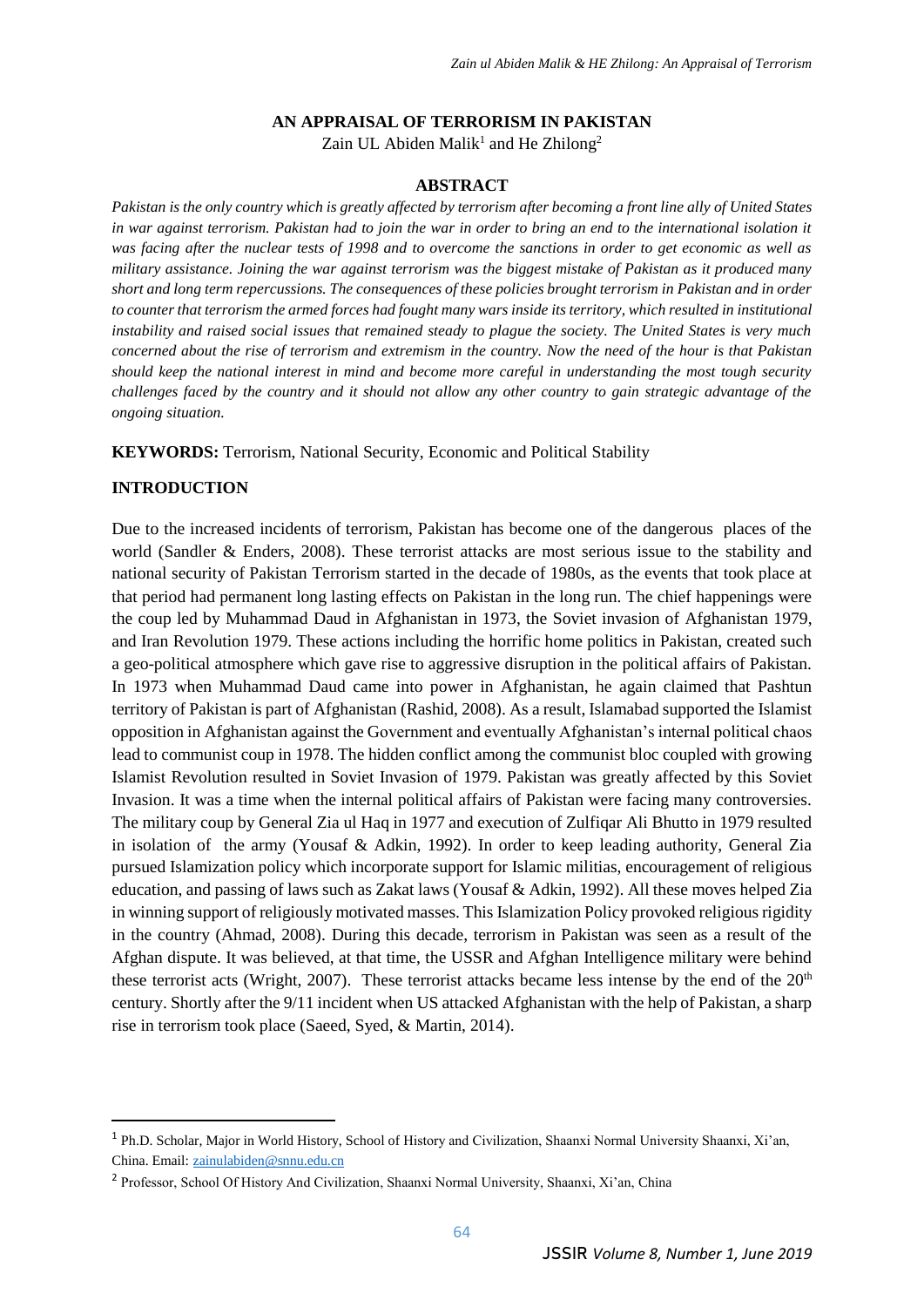## **Definition of Terrorism**

Terrorism is a compound term with divergent meanings depending on the context. Walter Liqueur defines terrorism as the illegitimate use of power to achieve political aim by targeting innocent people (Liqueur, 2013). According to Brian Jenkins, terrorism is the forceful use of strength in order to bring political change (Jenkins, 2013). It can also be defined as use of violence by the non-state actors against masses in pursuit of political aims. Simply, terrorism is use of force against people or groups for political purpose. So terrorism is the destruction of human and non-human objects(Afridi, Yousufi, & Musa Khan, 2014).

# **Root causes of Terrorism**

In order to search the root cause of terrorism, it is very essential to know the purpose of terrorists. According to one school of thought; religion, illiteracy and poverty are the main causes of terrorism. It is very complicated to exactly know the main cause of terrorism but one can say that it is poverty which produces all kinds of social evils including terrorism. (Tore Bjørgo, 2005). In the view of Colin Powell, the root cause of terrorism come from situations where there is poverty, ignorance, where people are so depressed that they see no ray of hope in their lives (Powell, 2002). Whereas, the US Senate Resolution states that when a government ignores the education sector of its country, it results in terrorism. Free distribution of food in schools increases attendance of children and if these are extremist school located in backward areas where the people cannot afford basic education of children because of poverty, then they force the children to take part in terrorist activities (Congressional Record, 2004). According to 2000 Nobel peace prize winner, Kim Dae–Jung President of South Korea, at the bottom of terrorism is poverty (Jai, 2001). But the case of Pakistan is different as poverty is not completely responsible because there is mass recruitment and a large number of terrorists' organizations which are functioning in the outskirts of the country. Nevertheless, the main causes of terrorism include poverty, illiteracy, backwardness, authoritarianism, and fundamentalism. However, when one carefully look at the 9/11 incident, it is revealed that none of the above mentioned reasons were behind the terrorist attacks. None of them were poor or uneducated. Some of them were not even religious. The main reason for those attacks was the existence of helpful infrastructure and partial state patronage (Rath, 2010). So, one can also say that terrorism is about the eternal struggle for authority and people engage in terrorism to obtain supremacy and achieve certain targets. Some of the states use terrorism as an instrument of its policy. So, the root causes of modern terrorism include supportive societal infrastructure, support from the state, and management of terrorist organization (Rath, 2012).

# **War against Terrorism**

Shortly after the 9/11 incident, US announced to wage war against, Afghanistan and Pakistan had no other option but to stand with US in the war against terrorism .So terrorism. So with the help of Pakistan US attacked Afghanistan. The Pak –US bilateral relations improved a lot in the post 9/11 scenario. As a result of fighting war against terrorism the US lifted nuclear sanctions from Pakistan and extended economic assistance of nearly US\$19billion as coalition support funds and other security related and economic funds (Epstein & Kronstadt, 2013). Because of these financial inflows, Pakistan economy experienced massive growth but with the outbreak of extremism in country the monetary condition of the nation deteriorated again (Kerry & Hagel, 2009). The war against terrorism and extremism has created a considerable number of security and economic troubles for Pakistan. Some of the political, security, economic and socio-cultural repercussions faced by Pakistan after the 9/11 incident are discussed below.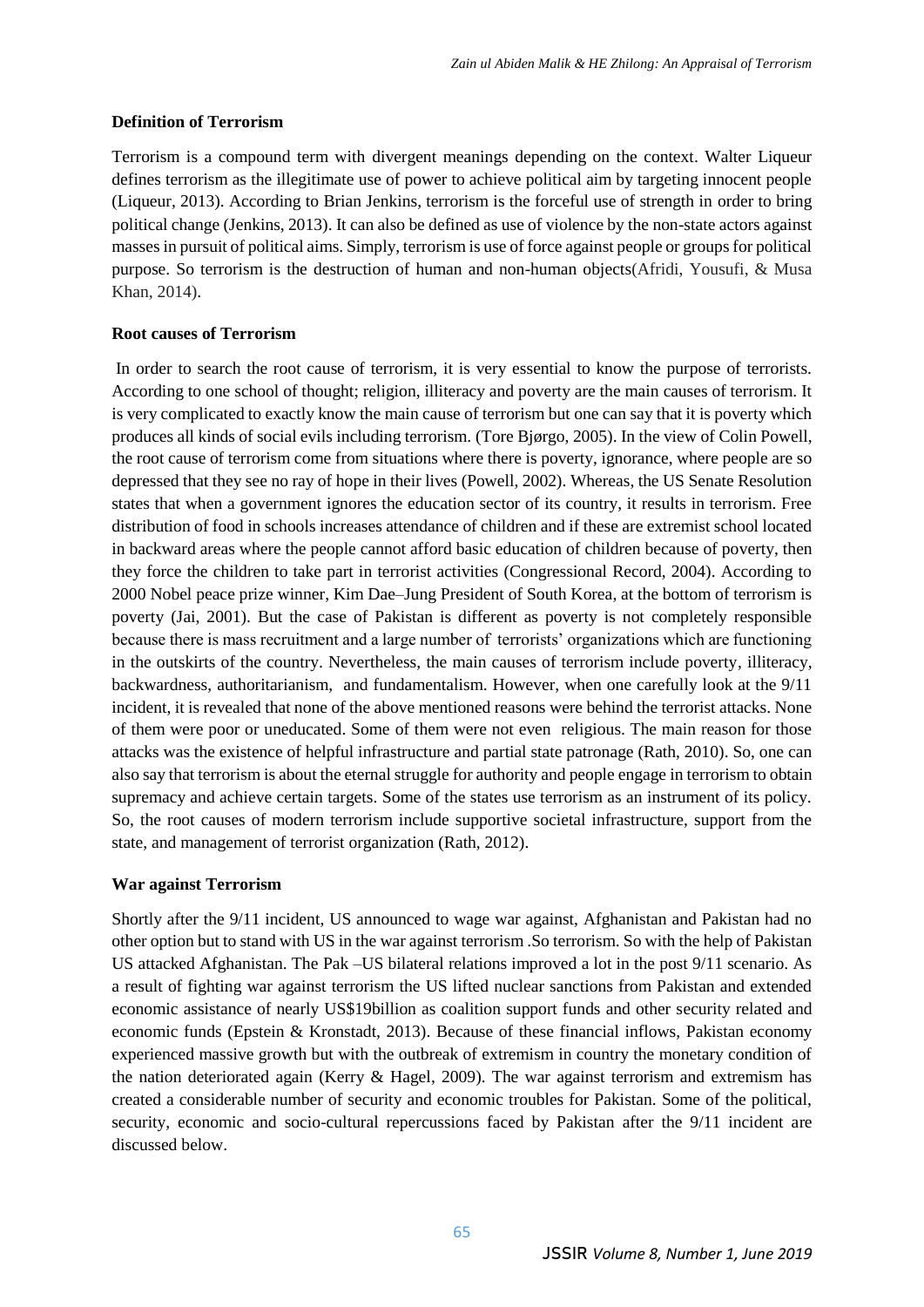## **Political and Security Repercussions:**

Pakistan was facing international political isolation before the 9/11 incident. But when it decided to take part in the war against terrorism, the economic and political sanctions were lifted from Pakistan and it was given the status of major Non NATO Ally. But with the increase in US drone strike on Pakistan territory, the anti –US sentiments fueled among the Pakistani public and Pakistan became one of the most anti-American countries in the world (Hathaway, 2008). These drone attacks deteriorated the Pak-US relations. These strikes violated the state sovereignty and were counter-productive to Pakistan's efforts against terrorism and extremism (Wadhams et al., 2008). Pakistan's partnership with the US led war created serious security repercussions for Pakistan. The military conducted several operations in the country to eliminate the terrorism and extremism. As a result of these operations the Government faced serious security challenges within its territory (Bhutto et al., 2007). A sharp rise in suicide attacks and bombings was seen, which resulted in casualties of thousands of civilians. The participation in the war on terror brought militancy in the country. Musharraf's Afghan policy was widely criticized .The incident of terrorism increased within the country and main target of terrorist attacks were Government officials and military. In these attacks hundreds of security men lost their lives.

In short Pakistan has paid a heavy price on military side by joining the US alliance against terrorism 85000 to 120000 armed forces deployed along the border of Afghanistan (Bruno & Bajoria, 2008) and hundreds of soldiers lost their lives and the radical aggression cost the country \$118.3 billion in direct and indirect losses from 2002 to 2016. Moreover, the economic development and social sector expansion have been harshly obstructed by terrorism associated incidents (Report by SBP). Despite all the efforts to curtail terrorism, the Government of Pakistan is facing outside pressure on terrorism issues. The breach of its borders by the military and in the form of drone strikes has posed some grave disputes to the national security and honor of Pakistan.

#### **Economic Repercussions:**

Shortly, after the nuclear tests in 1998 by Pakistan, international restrictions were placed on Pakistan. But when Pakistan became supporter of US in war against terrorism the sanctions were removed and Pakistan started getting huge amount of grants, donations and foreign debts, which resulted in strengthening the weak economy of Pakistan. It also succeeded to attract the foreign investors and a record investment had been observed after 9/11 (Hadar, 2002). Moreover, huge amount of economic aid and security assistance aid started flowing into Pakistan from US. US also provided supplementary support to Pakistan in various fields and programmes including earthquake rehabilitation after 2005, renovation programmes in tribal areas and various growth programmes after floods. In short Pakistan became one of the biggest recipient of US foreign relief in return for its support to US anti-terrorism drive in Afghanistan(Hadar, 2002). But this huge aid did not give any benefit to masses as it was given on certain conditions and mostly it was spent on defense due to deteriorating security conditions of the country. Government was unable to spend money on social sector. Inflation, unemployment and power shortage in the country increased in short Pakistan's economic growth deteriorated after joining the war on terror despite of massive aid from US (Hashmi, 2007).

#### **Socio-Cultural Repercussion**

Pakistan suffered a lot whenever it joined the US coalition. The first time alliance with US, Pakistan earned the enmity of India and Russia. Second time alliance with US resulted in bringing millions of refugees inside its territory which shattered the feeble economy of Pakistan plus there was extreme rise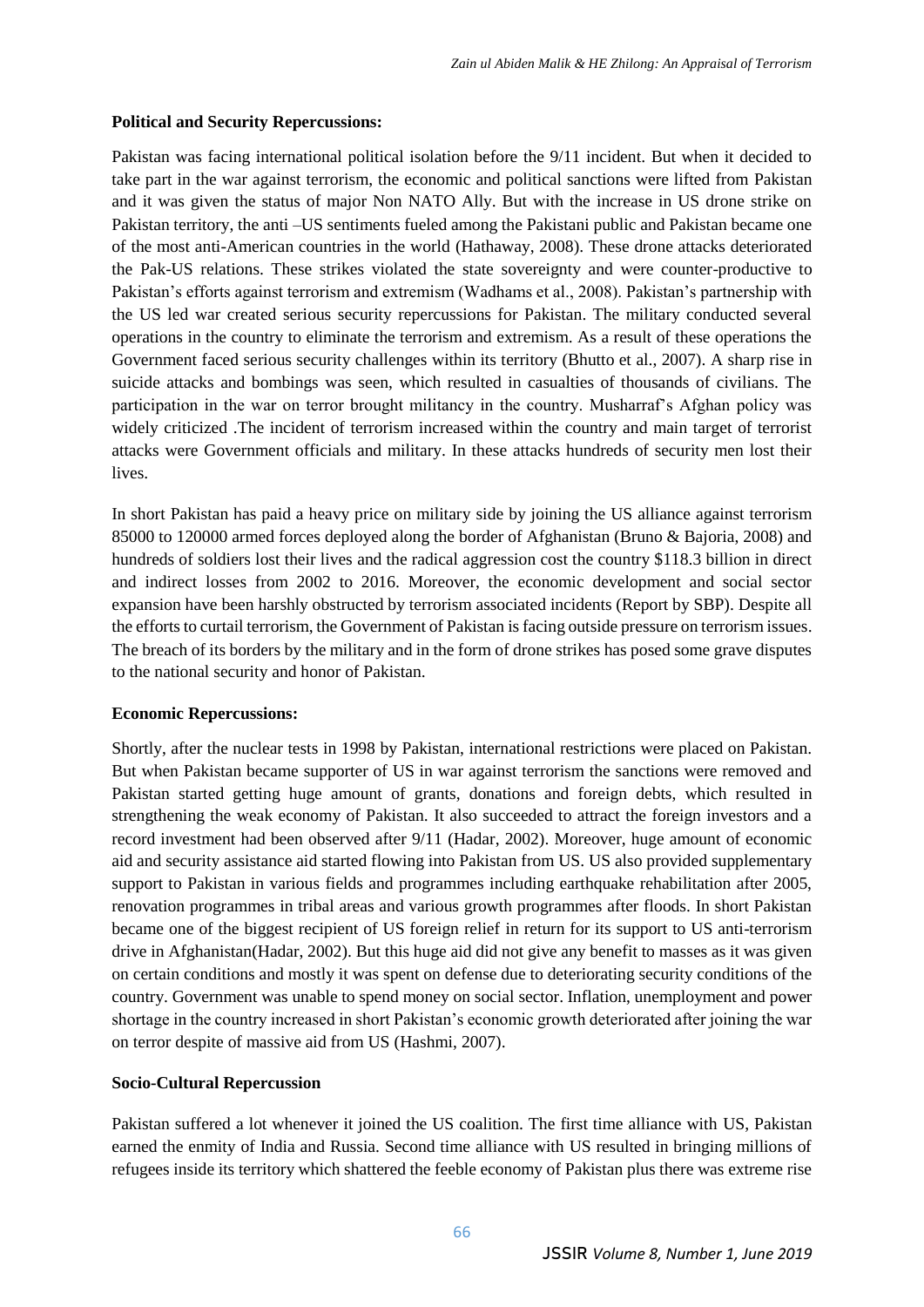in extremism and terrorism in the country. After joining the War on Terrorism (WOT), extremism and violence in the country increased (Abbas, 2004). The penetration of small arms and drugs increased in the society and anti–US sentiments also increased. The internal security condition deteriorated and targeting of high level officials become common. Suicide–bombing increased and killed a lot of innocent civilians and security forces (Tellis, 2008). These suicide attacks and bomb blasts resulted in fear and uncertainty in society.

## **CONCLUSION**

We can conclude that the US war against terrorism has severely affected the policies and future of Pakistan. On one side Pakistan overcome the sanctions and bring an end to its isolation by joining the WOT. Pakistan succeeded in improving its status from a terrorist and failed state to that of Non–NATO Ally and of front line state. Whereas, on the other side terrorism and extremism in the country increased to a massive level in the post 9/11 period. The economy of the country shattered and infrastructure got damaged because of increase incidents of terrorism. The anti-American sentiments increase among the masses. Now the United States is very much concerned about the safety of the nuclear assets of Pakistan. The National Security of Pakistan is facing serious challenges. Therefore, it is now the duty of the Government to keep the national interest in mind. Pakistan needs to be more careful in understanding the most challenging security issues facing the country.

# **REFERENCES**

Abbas, H. (2004). *Pakistan ' s Drift to Extremism: Allah, the Army, and America's War on Terror*.

- Bhutto, B., Sharif, N., Lunn, J., Taylor, C., Youngs, T., & Beale, E. (2007). Pakistan ' s Political and Security Challenges.
- Epstein, S. B., & Kronstadt, K. A. (2013). Pakistan: U.S. Foreign Assistance\*. *Current Politics and Economics of the Middle East*, *4*(3).

Hadar, L. T. (2002). Pakistan in America's War against Terrorism Strategic Ally or Unreliable Client?

- Hashmi, R. S. (2007). WAR on Terrorism: Impact on Pakistan's Economy, 1–15.
- Kerry, J., & Hagel, C. (2009). *Needed : A Comprehensive U.S. Policy Towards Pakistan*.
- Rashid, A. (2008). Descent-into-Chaos-The-United-States-and-the-Failure-of-Nation-Building-in-Pakistan-Afghanistan-and-Central-Asia.pdf. New York: Penguin Books.
- Sandler, T., & Enders, W. (2008). *Economic Consequences of Terrorism in Developed and Developing Countries*. *Terrorism, economic development, and political openness* (Vol. 0590). <https://doi.org/10.1017/CBO9780511754388.002>
- Tellis, A. J. (2008). *Pakistan and the War on Terror: CONFLICTED GOALS, COMPROMISED PERFORMANCE*. 2008 Carnegie Endowment for International Peace.
- Tore Bjørgo. (2005). *Root Causes of Terrorism: Myths, Reality and Ways Forward*. *METU Studies in Development*. New York: Rutledge Publications.<https://doi.org/10.4324/9780203337653>
- S Powell, C.L. (2002). Interview of Secretary Of State Colin L. Powell on *Be Heard: AnMTV Global Discussion with Colin Powell*. February 14. Department of State. Office of the Spokesman. Washington DC. Retrieved on July 24, 2018, from

[http://www.solcomhouse.com/colinpowellmtv.htm.](http://www.solcomhouse.com/colinpowellmtv.htm)